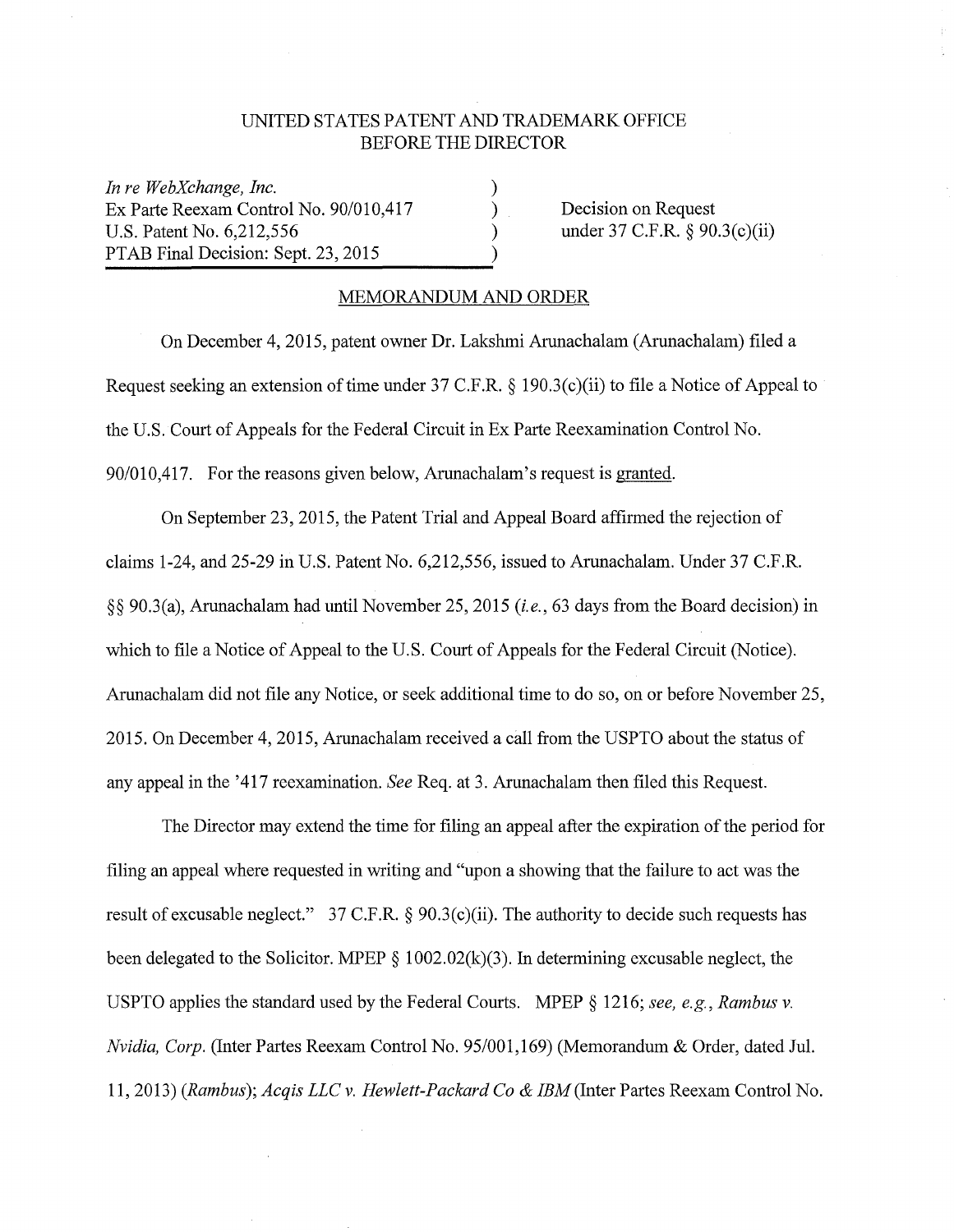95/001,475) (Memorandum & Order, dated Oct. 2, 2015) *(Acqis).* Determining whether the failure to properly pursue juridical review within the stated time period is the result of "excusable neglect" is

an equitable one, taking account of all relevant circumstances surrounding the party's omission. These include ... [1] the danger of prejudice to [another party], [2] the length of the delay and its potential impact on judicial proceedings, [and 3] the reason for the delay, including whether it was within the reasonable. control of the movant, and whether the movant acted in good faith.

*Pioneer Inv. Servs. v. BrunswickAssocs. Ltd. P'ship,* 507 U.S. 380, 395 (1993). Excusable neglect "is understood to encompass situations in which the failure to comply with a filing deadline is attributable to negligence." *Id.* at 390; *see also Information Systems and Networks Corp. v. United States,* 994 F.2d 792, 796 (Fed. Cir. 1993) (holding that a party's failure to answer a counterclaim based on the mistaken belief that no answer was required constituted excusable neglect for purposes of Fed. R. Civ. P. 60(b)). Moreover, "[a]lthough inadvertence, ignorance of the rules, or mistakes construing the rules do not usually constitute excusable neglect, it is clear that excusable neglect ... is a somewhat elastic concept and is not limited strictly to omissions caused by circumstances beyond control of the movant." *Pioneer,* 507 U.S. at 392. The third *Pioneer* factor-relating to why the filing was delayed-is generally considered the most important factor in the analysis. *See, e.g., Firsthealth of the Carolinas, Inc. v. Carefirst of Maryland, Inc.,* 479 F.3d 825 (Fed. Cir. 2007); *Pumpkin, Ltd. v. The Seed Corps,* 43 USPQ2d 1582, 1587 n.7 (TTAB 1997).

On the third factor, Arunachalam explains that the failure to timely file a Notice here is the result of handling, *prose,* multiple legal proceedings arising out of federal district court and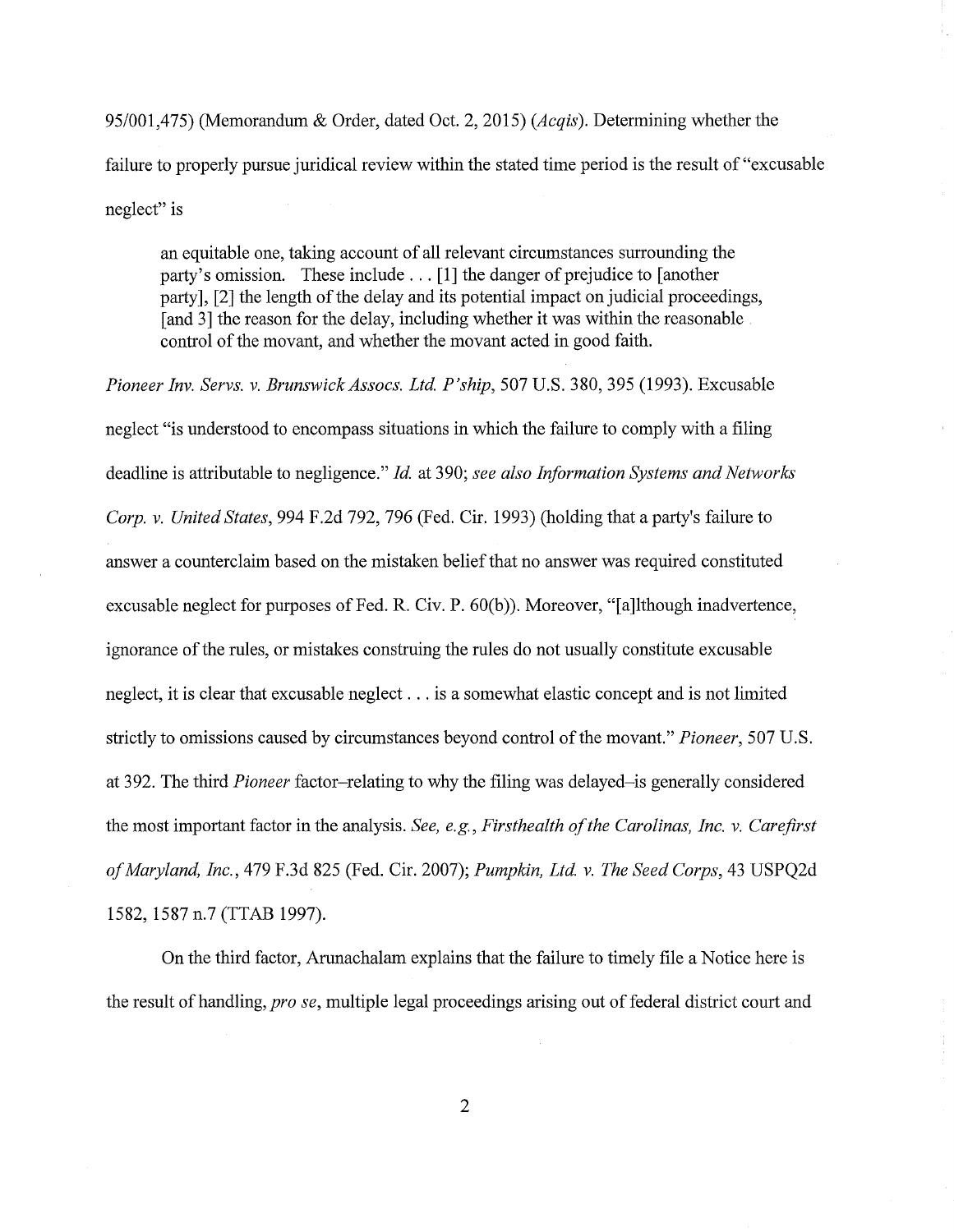the USPTO litigation, involving various patents issued to her. *See* Req. at 3-4. 1 In particular, Arunachalam states that her attention has recently been focused on preparing a petition for a writ of certiorari to the United States Supreme Court in *Pi-Net Intl, Inc.* & *Dr. Lakshmi Arunachalam v. JPMorgan Chase* & *Co.,* Fed. Cir. Appeal No. 14-1495. *See* Req. at 3. Arunachalam filed that cert petition on November 19, 2015; Arunachalam states that she represents herself in that litigation. *See* Req. at 3; *Arunachalam v. JPMorgan Chase* & *Co.* (S.Ct. 15-691). Arunachalam also states that she is individually handling "ongoing patent prosecution at the USPTO and patent re-examination work" at the USPTO. *See* Req. at 4. Collectively, Arunachalam asserts, these matters have been "time-consuming." Req. at 4. Arunachalam states that she also suffers from various physical ailments (including diabetes), which have been exacerbated by her various patent-related litigations; she suggests her medical issues have contributed to her inability to meet the appeal filing deadline here. *See* Req. at 3-4. Arunachalam requests additional time in light of these circumstances to permit her to pursue Federal Circuit review of the reexamination decision here and "to ensure that she will have adequate time to do analysis." Req. at 4.

Application of the *Pioneer* factors to the reasons advanced by Arunachalam for her failure to file a timely Notice is difficult. Arunachalam essentially argues that the reason she missed the filing deadline in this matter was because she was busy handling, *pro se*, other legal matters. While an individual is within their rights to handle their legal affairs *pro se,* electing to proceed without legal representation may have negative consequences, particularly when the individual is embroiled in so many active legal disputes as Arunachalam. Among those

<sup>1</sup>Arunachalam filed a Declaration in support of the Request containing the same salient facts and statements.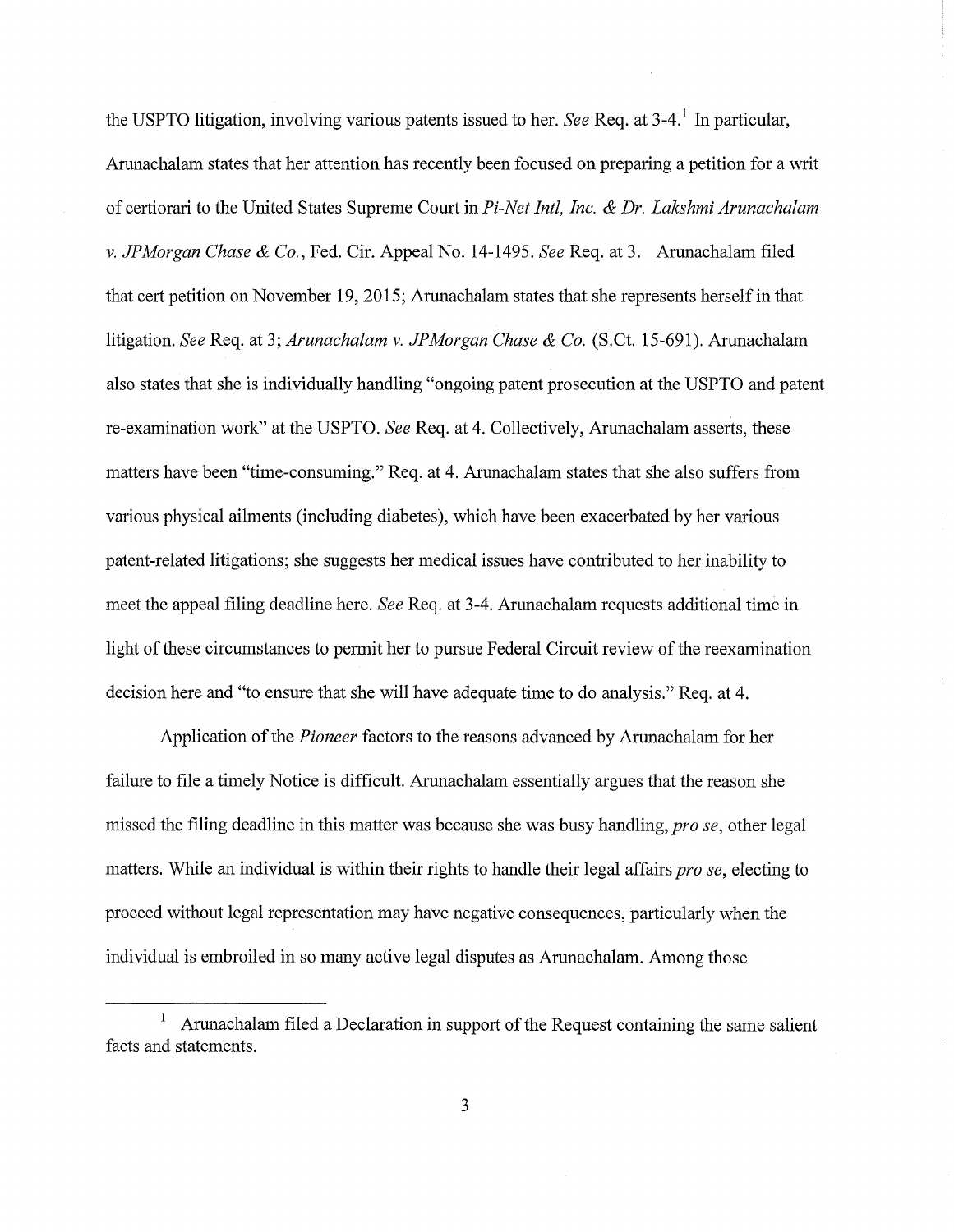consequences may be that the individual cannot keep track of deadlines and filings. Accordingly, the fact that Arunachalam missed the filing deadline here because she was busy with other legal matters constitutes "negligence;" the question is whether it was "excusable" under the rule. *See Pioneer,* 507 U.S. at 394 ("'[E]xcusable neglect' is understood to encompass situations in which the failure to comply with a filing deadline is attributable to negligence."). As in *Rambus* and *Acqis,* the most troubling aspect for Arunachalam is that but-for a courtesy call from the USPTO, there is absolutely nothing to indicate that Arunachalam would have realized the appeal-filing deadline had passed, let alone taken steps to procure additional time to file any Notice. *See Rambus* at 4; *Acqis* at 4. Parties—whether or not represented by legal counsel—should not rely on the USPTO to remind them of the deadlines for judicial review, and then expect they will be granted additional time to pursue that review. Similarly, the USPTO and the public should be able to conduct their affairs with the reasonable expectation that parties such as Arunachalam are conducting theirs in a timely manner; it would be grounds for denying additional time under Rule  $90.3(c)$ (ii) if resurrecting a parties' appeal rights would cause prejudice or issues for other parties. *See Pioneer,* 507 U.S. at 398 (indicating that prejudice to private parties or "judicial administration" would be grounds for declining to find neglect "excusable").

Critically, there is no evidence that extending Arunachalam's time to pursue an appeal here would prejudice either the USPTO or a private party. This reexamination is *ex parte,*  meaning that any appeal would not involve a third party. Further, it appears that the legal actions identified in the underlying reexamination as involving the '556 patent have all concluded. And the USPTO has not closed the reexamination proceedings. Consideration of this factor weighs in favor of granting the request. But, as explained in *Rambus,* 

4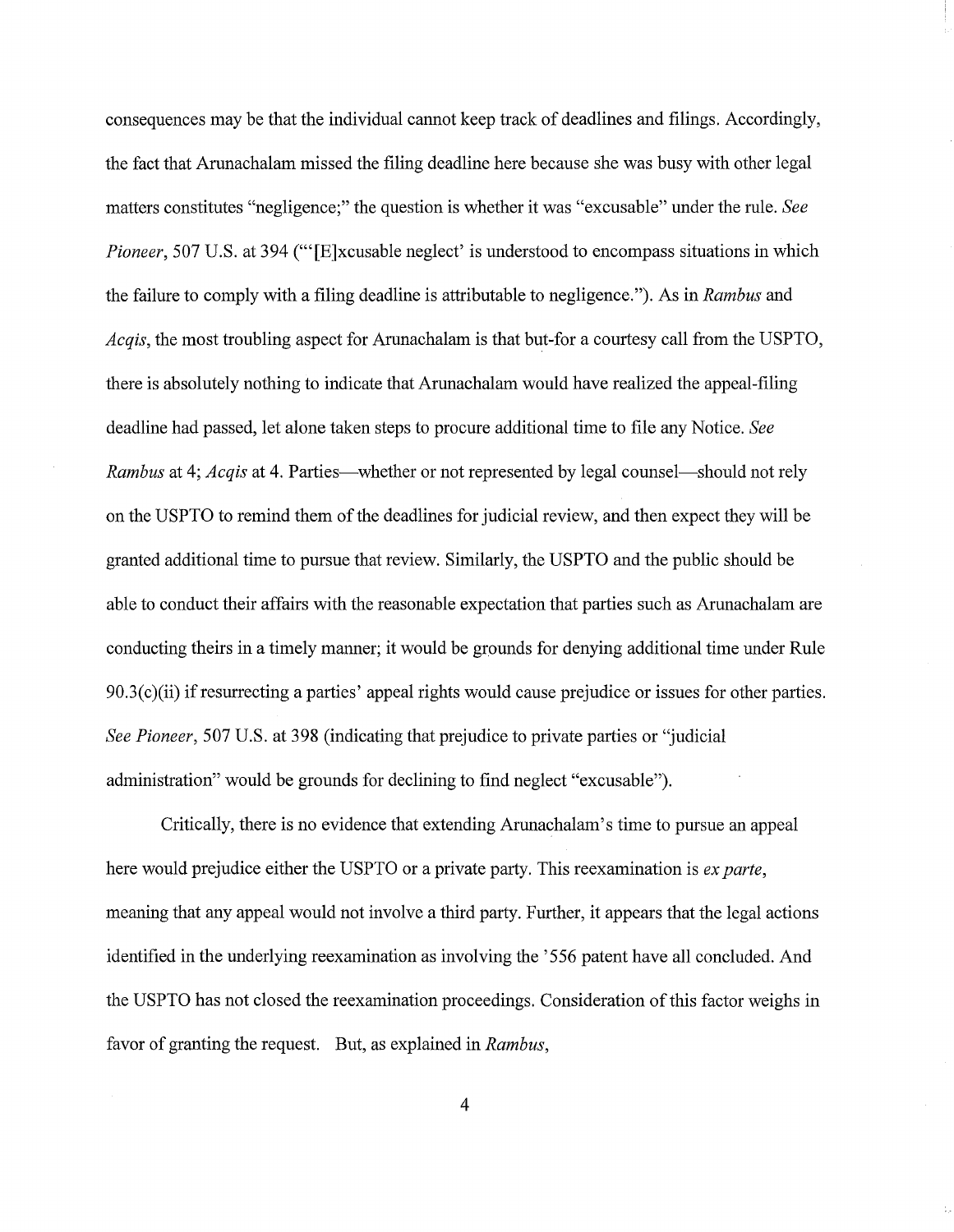[t]hat would not be the case, however, ifthe USPTO had issued a reexamination certificate, or even a NIRC, in this reexamination. It would have been entirely proper for the USPTO to close these reexamination proceedings once the deadline for seeking judicial review of the Board decision had passed without receiving proper Notice of such a suit. *See* MPEP §§ 2687, 2688; 35 U.S.C. § 316 (pre-AIA version governing inter partes reexaminations). In that scenario, the USPTO and public at large should be able to rely upon the timely and proper conclusion of the reexamination proceedings. Thus, the USPTO hastens to make clear to practitioners that future requests presenting that fact scenario will likely not result in the same favorable outcome. *Cf Pioneer,* 507 U.S. at 398.

*Rambus,* at 5; *see Acqis,* at 5 (quoting *Rambus).* The Director wishes to again reinforce that cautionary point.

Considering the other *Pioneer* factors, the absence of any bad faith conduct here weighs in favor of granting the relief. *See Pioneer,* 507 U.S. at 395; *Cheney v. Anchor Glass Container Corp., 71 F.3d 848, 850 (11th Cir. 1996) ("excusable neglect" in context of Fed. R. Civ. P.* 60(b)). There is no indication that Arunachalam deliberately disregarded the Notice filing deadline. And Arunachalam acted promptly and diligently to seek additional time to file her Notice once she became aware that she had missed the filing deadline. Toward that end, the length of delay here between the decision date and any judicial review is not long. Lastly, the Director is mindful of Arunachalam's allegations that her medical issues contributed to the delay.

Given these considerations, and the equitable nature of the "excusable neglect" standard, the balance of the *Pioneer* factors weighs in favor of granting the extension. *See* 507 U.S. at 395 (determining whether "excusable neglect" occurred is "an equitable one, taking account of all relevant circumstances surrounding the party's omission"). Arunachalam sought an extension until December 18, 2015 *(i.e.,* 14 days from filing the Request). Arunachalam will be given 14 days from the date of decision here in which to file her Notice.